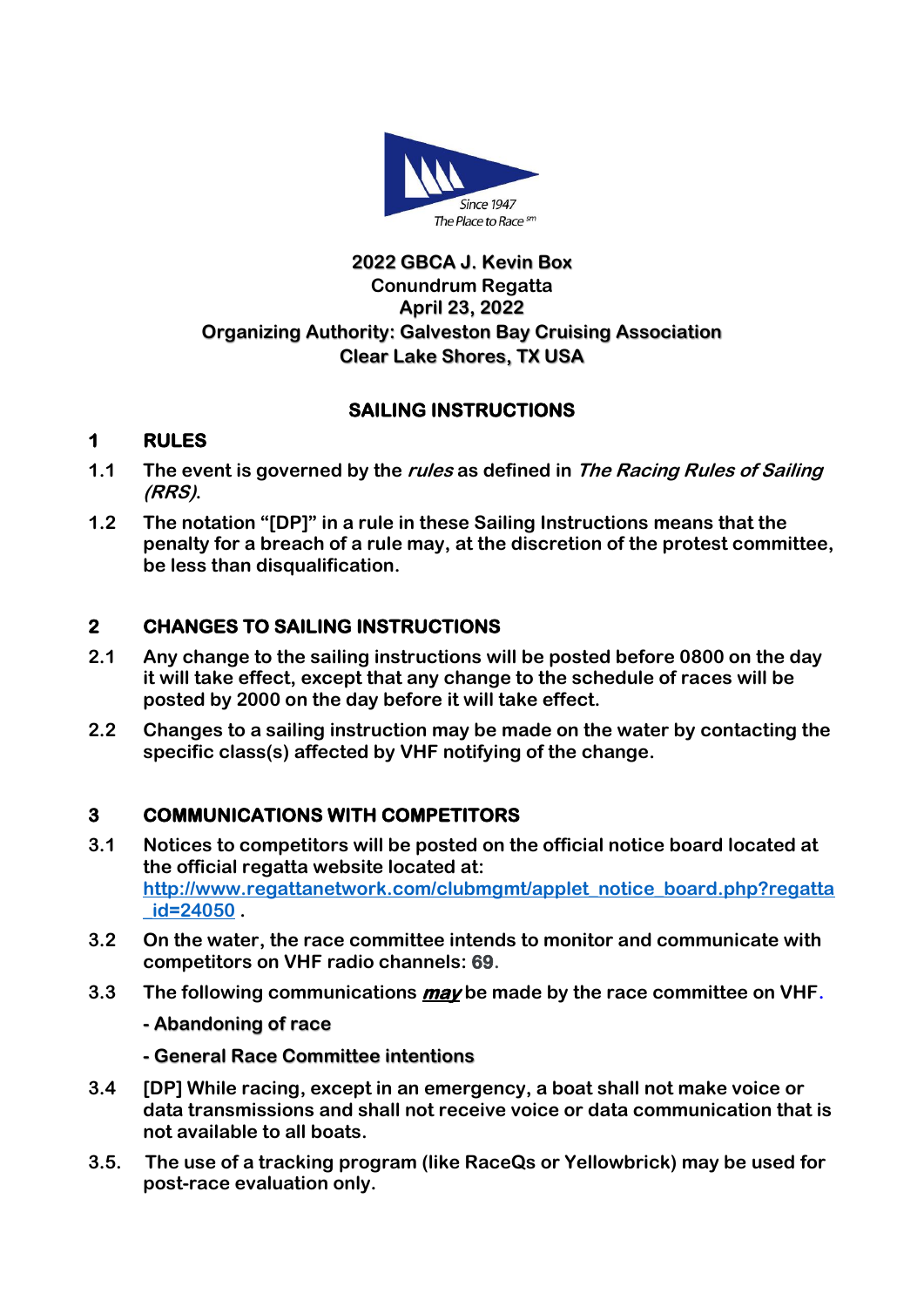## **4 CODE OF CONDUCT**

- **4.1 [DP] Competitors and support persons shall comply with reasonable requests from race officials.**
- **4.2 [DP] Competitors and support persons shall handle any equipment provided by the organizing authority with care, seamanship, in accordance with any instructions for its use and without interfering with its functionality.**

# **5 SIGNALS MADE ASHORE**

- **5.1 Signals made ashore will be displayed on the official notice board located at the official regatta website located at**  [http://www.regattanetwork.com/clubmgmt/applet\\_notice\\_board.php?regatta\\_id=240](http://www.regattanetwork.com/clubmgmt/applet_notice_board.php?regatta_id=24050) [50](http://www.regattanetwork.com/clubmgmt/applet_notice_board.php?regatta_id=24050) **.**
- **5.2 When flag AP is displayed ashore, '1 minute' is replaced with 'not less than 60 minutes' in Race Signals AP.**
- **5.3 In the event of signals made ashore, the Race Committee may also notify participants via SMS text message to the number provided at registration.**

## **6 SCHEDULE OF RACES**

**6.1 Schedule** 

| <b>Date</b>               | Time  | <b>Event</b>                                                                                                                     |
|---------------------------|-------|----------------------------------------------------------------------------------------------------------------------------------|
| Friday, April 22          | 19:00 | Competitors briefing, in-person at the<br><b>GBCA clubhouse and virtual (link to be</b><br>forwarded prior to event).            |
| <b>Saturday, April 23</b> | 11:00 | Pursuit start based on starting times<br>listed in Addendum #2.                                                                  |
| <b>Saturday, April 23</b> | 17:00 | Immediately following racing, social at<br><b>GBCA Club House</b><br><b>1500 Marina Bay Drive</b><br>Clear Lake Shores, TX 77565 |

## **7 CLASS FLAGS**

**7.1 The class flags are as follows:** 

| <b>Double-handed PHRF Spinnaker</b> | <b>White Flag</b> |
|-------------------------------------|-------------------|
| Double-handed PHRF Non-Spinnaker    | Dark Flag         |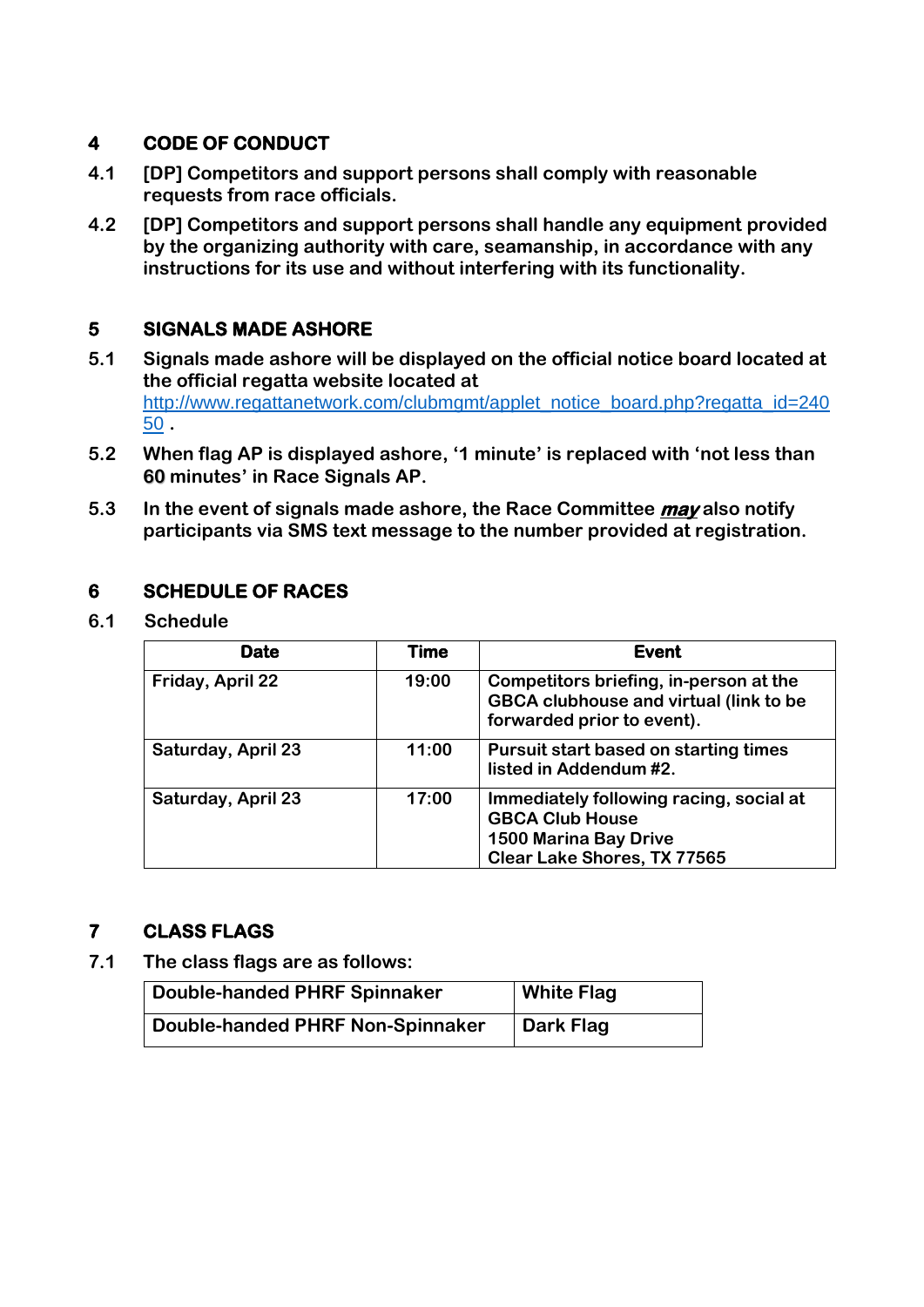#### **8 RACING AREA**

**8.1 SI Addendum #1 shows the location of the racing areas.**

## **9 COURSES**

**9.1 The diagram(s) in SI Addendum #1 shows an illustration of the course.** 

**Three 'laps' of the course are required by each boat in the manner of her choosing as described below (for example, one lap is comprised of 1-A/1-B):**

**1-A. Sail to E, H or SB8. Round Mark to Port.** 

**1-B. Sail back to and the Start/Finish Line from the direction of the last mark (i.e. reverse of 1-A). Round orange tetrahedron to starboard, or RC Boat to Port.**

**2-A. Sail to either of the two remaining Marks not yet rounded (E, H, or SB8). Round Mark to Port.** 

**2-B. Sail back to Start/Finish Line from the direction of the last mark (i.e. reverse of 2-A). Round orange tetrahedron to starboard, or RC Boat to Port**

**3-A. Sail to the one remaining Mark not yet rounded (E, H, or SB8). Round Mark to Port.** 

**3-B. Sail back to Finish.** 

#### **10 MARKS**

**10.1 Mark(s) are fixed Galveston Bay markers.**

| <b>Mark</b>                                                         | <b>Approximate</b><br>Coordinate              | Range /<br><b>Distance</b><br>from Starting<br><b>Line</b> | <b>Mark</b><br><b>Bearing from</b><br><b>Starting Line</b> | <b>Bearing</b><br><b>Towards</b><br>starting line |  |  |
|---------------------------------------------------------------------|-----------------------------------------------|------------------------------------------------------------|------------------------------------------------------------|---------------------------------------------------|--|--|
| <b>Start / Finish</b><br>(Orange Tetrahedron &<br><b>RC Vessel)</b> | N 29° 32.567'<br>W 94° 59.545'<br>(Estimated) | n/a                                                        |                                                            |                                                   |  |  |
| E                                                                   | N 29° 35.779'<br>W 94°56.934'                 | 3.9 <sub>nm</sub>                                          | $35^\circ$                                                 | $215^\circ$                                       |  |  |
| H                                                                   | N 29° 33.255'<br>W 94°56.542'                 | 2.7 <sub>nm</sub>                                          | $75^\circ$                                                 | $255^\circ$                                       |  |  |
| <b>South Boater Cut</b><br>Light #8 (SB #8)                         | N 29° 32.419'<br>W 94°55.077'                 | 3.8 <sub>nm</sub>                                          | $92^\circ$                                                 | $272^\circ$                                       |  |  |

**10.2 The following marks are starting marks:**

**- Orange Tetrahedrons – Starting Pin**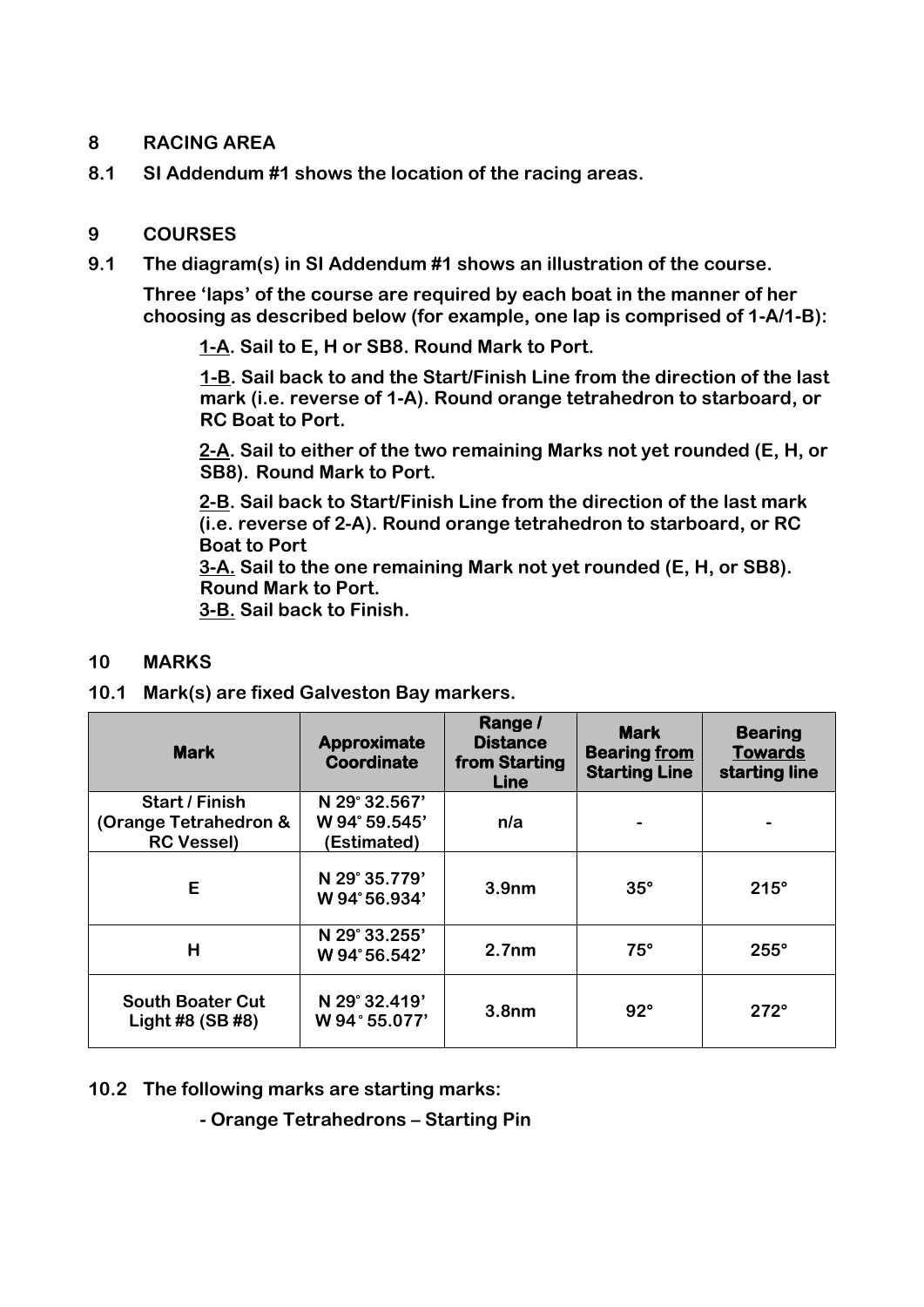#### **11 OBSTRUCTIONS**

**11.1 The following area is designated as an obstruction: The Houston Ship Channel. Reference is made to NOAA Electronic Navigational Chart US5TX54M, Upper Galveston Bay-Houston Ship Channel-Dollar Pt. to Atkinson (1/29/2021).**

#### **12 THE START**

- **12.1 Races will be started using a reverse start or (Pursuit) with starting times shown in Addendum #2 created using the Performance Handicap Racing Formula, and as determined by the Race Committee.**
- **12.2 The starting line is between a staff displaying an orange flag on the signal vessel at the starboard end and the course side of the port-end starting mark.**
- **12.3 If any part of a boat's hull is on the course side of the starting line at her starting signal and she is identified, the race committee may attempt to hail her sail number. Failure to hail her number, failure of her to hear such a hail, or the order in which boats are hailed will not be grounds for a request for redress. This changes RRS 62.1(a).**
- **12.5 A boat that does not start within 30 minutes after her starting signal will be scored Did Not Start without a hearing. This changes RRS A5.1 and A5.2.**

#### **14 THE FINISH**

- **14.1 The finishing line is between a staff displaying an orange flag on the RC signal vessel and the orange tetrahedron.**
- **14.2 If the race committee is absent when a boat finishes, she shall report her finishing time, and her position in relation to nearby boats, to the race committee at the first reasonable opportunity. RaceQs are recommended.**

#### **15 PENALTY SYSTEM**

**15.1 The first two sentences of RRS 44.1 are changed to:**

**A boat may take a One-Turn Penalty when she may have broken one or more rules of Part 2 or Rule 31 in an incident while racing. However, when she may have broken one or more rules of Part 2 while in the zone around a mark other than a starting mark, her penalty shall be a Two-Turns Penalty.**

**15.2 Alternatively, a boat may accept a Scoring Penalty as described in RRS 44.3. The Scoring Penalty shall be 20% of the boats entered unless the incident occurred within the zone of any mark, in which case the scoring penalty shall be 40% of the boats entered.**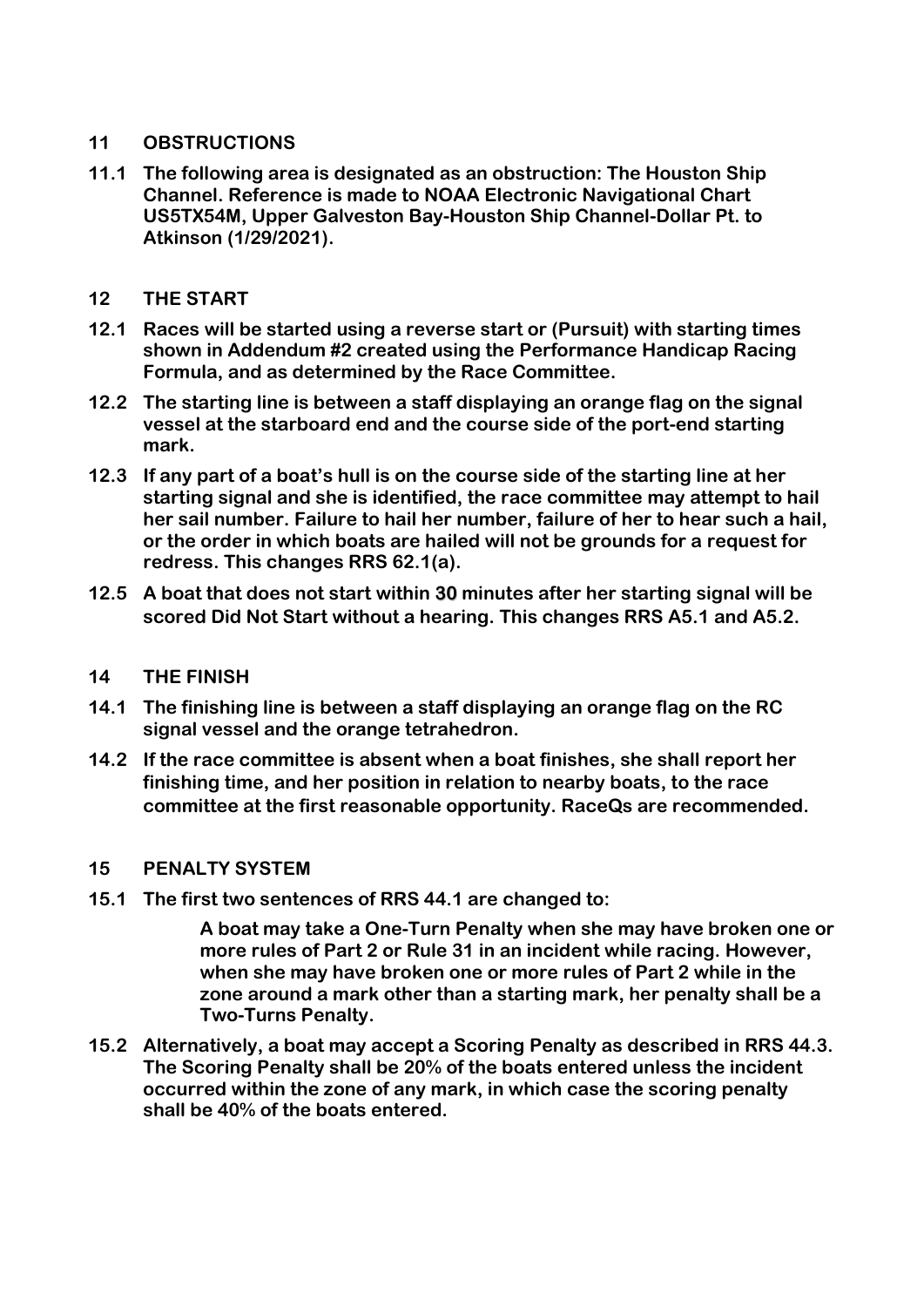## **16 TIME LIMITS [AND TARGET TIMES]**

**16.1 The time limit for all classes to complete the race shall be 16:00.**

#### **17 HEARING REQUESTS**

- **17.1 The protest time limit is 60 minutes after the respective committee boat signals with one sound crossing under the Seabrook-Kemah bridge. These times will be posted on the official notice board.**
- **17.2 Paper hearing request forms are available from the GBCA clubhouse, however electronic filings using the US Sailing app are preferred by the protest committee. Please forward all filings to [alliecribbs@gmail.com.](mailto:may.chris.w@gmail.com)**
- **17.3 The protest committee will endeavour to post the notice of protests and the hearing schedule within 30 minutes after the close of the deadline for filing protests. Notices and schedules will be posted using the Regatta Network official notice board at:**

[http://www.regattanetwork.com/clubmgmt/applet\\_notice\\_board.php?regatta\\_id=240](http://www.regattanetwork.com/clubmgmt/applet_notice_board.php?regatta_id=24050) [50](http://www.regattanetwork.com/clubmgmt/applet_notice_board.php?regatta_id=24050)

- **17.4. Notices of protests by the race committee, or protest committee will be posted to inform boats under RRS 61.1(b).**
- **17.5 Breaches of Sailing Instructions 6.2, 24, 25, 26, and 27 will not be grounds for a protest or request for redress by a boat. This changes RRS 60.1(a)**
- **17.6 RRS 62.2(a) and 66.2(a) do not apply.**
- **17.7 The US Sailing prescription to RRS 63.2 does not apply.**

#### **18 SCORING**

- **18.1 One race is scheduled and shall constitute the regatta.**
- **18.2 A boat's regatta score is the total of her race scores without exclusion. This changes RRS A2.1.**

#### **19 SAFETY REGULATIONS**

- **19.1 Prior to the first warning signal each day, each boat is required to check in by passing the stern of the respective race committee vessel on starboard tack or via respective VHF channel.**
- **19.2 [DP] A boat that retires from a race shall notify the race committee at the first reasonable opportunity by VHF or cell phone.**
- **19.3 Contacts for the Regatta: Allie Cribbs 727-798-1049, Chris May 713-591-8115**

#### **21 EQUIPMENT AND MEASUREMENT CHECKS**

**21.1 A boat or equipment may be inspected at any time for compliance with the class rules, notice of race and sailing instructions.**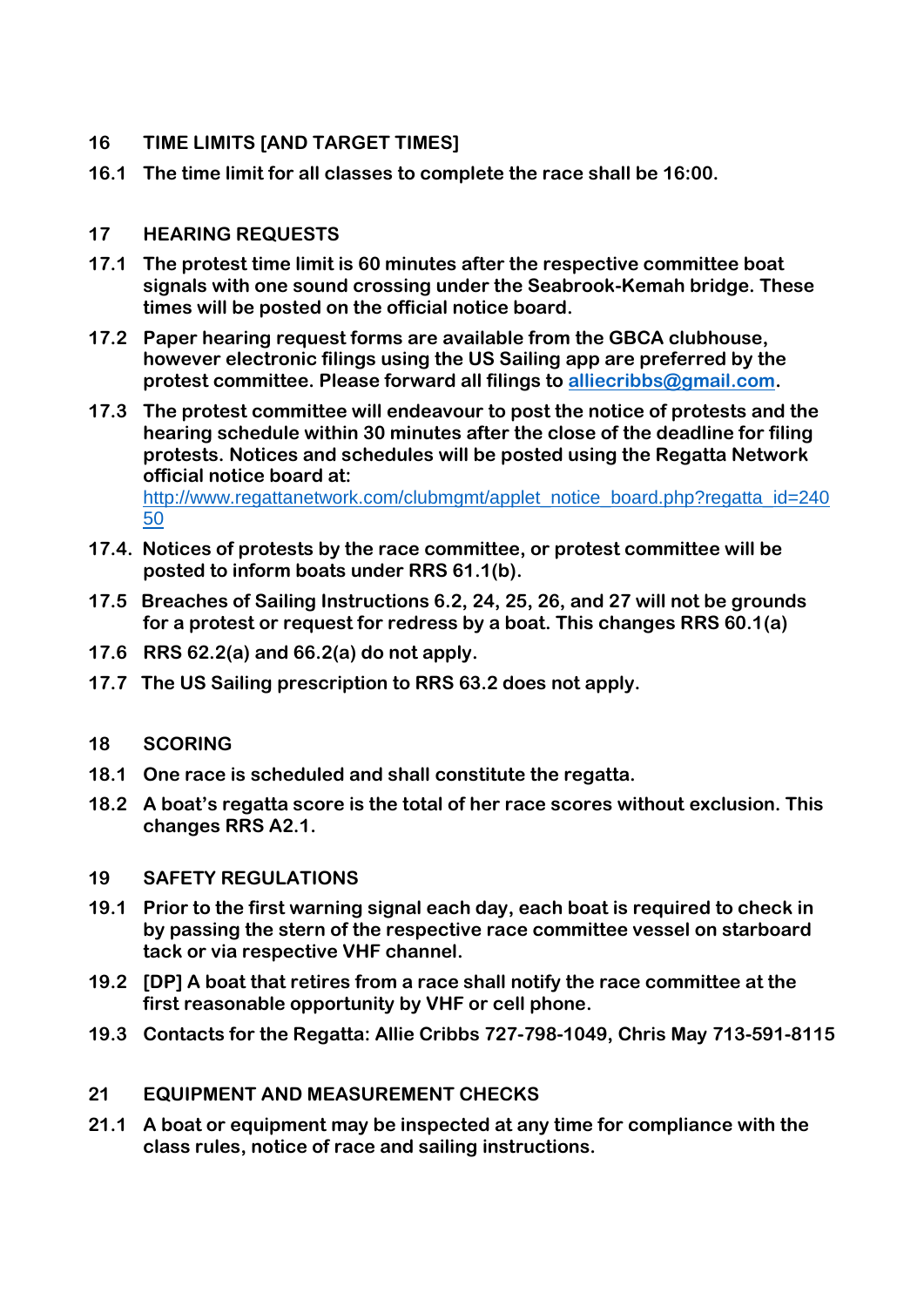#### **22 OFFICIAL VESSELS**

**22.1 Official vessels will be identified with either the traditional race committee flag (red, fouled anchor on a blue field with red letters "R" and "C"), or GBCA burgee.**

#### **23 TRASH DISPOSAL**

**23.1 Trash may be placed aboard official [or support person] vessels, or properly disposed ashore.**

#### **26 PRIZES**

- **26.1 Prizes will be given for 1st through 3rd places in each class based on number of entries as detailed in the Notice of Race.**
- **26.2 The first competitor to finish in either the PHRF based Double Spin, or Double Non-Spin shall be awarded the J. Kevin Box Memorial Perpetual Trophy.**

#### **27 RISK STATEMENT**

**27.1 RRS 3 states: 'The responsibility for a boat's decision to participate in a race or to continue to race is hers alone.' By participating in this event each competitor agrees and acknowledges that sailing is a potentially dangerous activity with inherent risks. These risks include strong winds and rough seas, sudden changes in weather, failure of equipment, boat handling errors, poor seamanship by other boats, loss of balance on an unstable platform and fatigue resulting in increased risk of injury. Inherent in the sport of sailing is the risk of permanent, catastrophic injury or death by drowning, trauma, hypothermia or other causes.**

#### **28 INSURANCE**

**28.1 Each participating boat shall be insured with valid third-party liability insurance with a minimum cover of \$300,000 per incident or the equivalent.**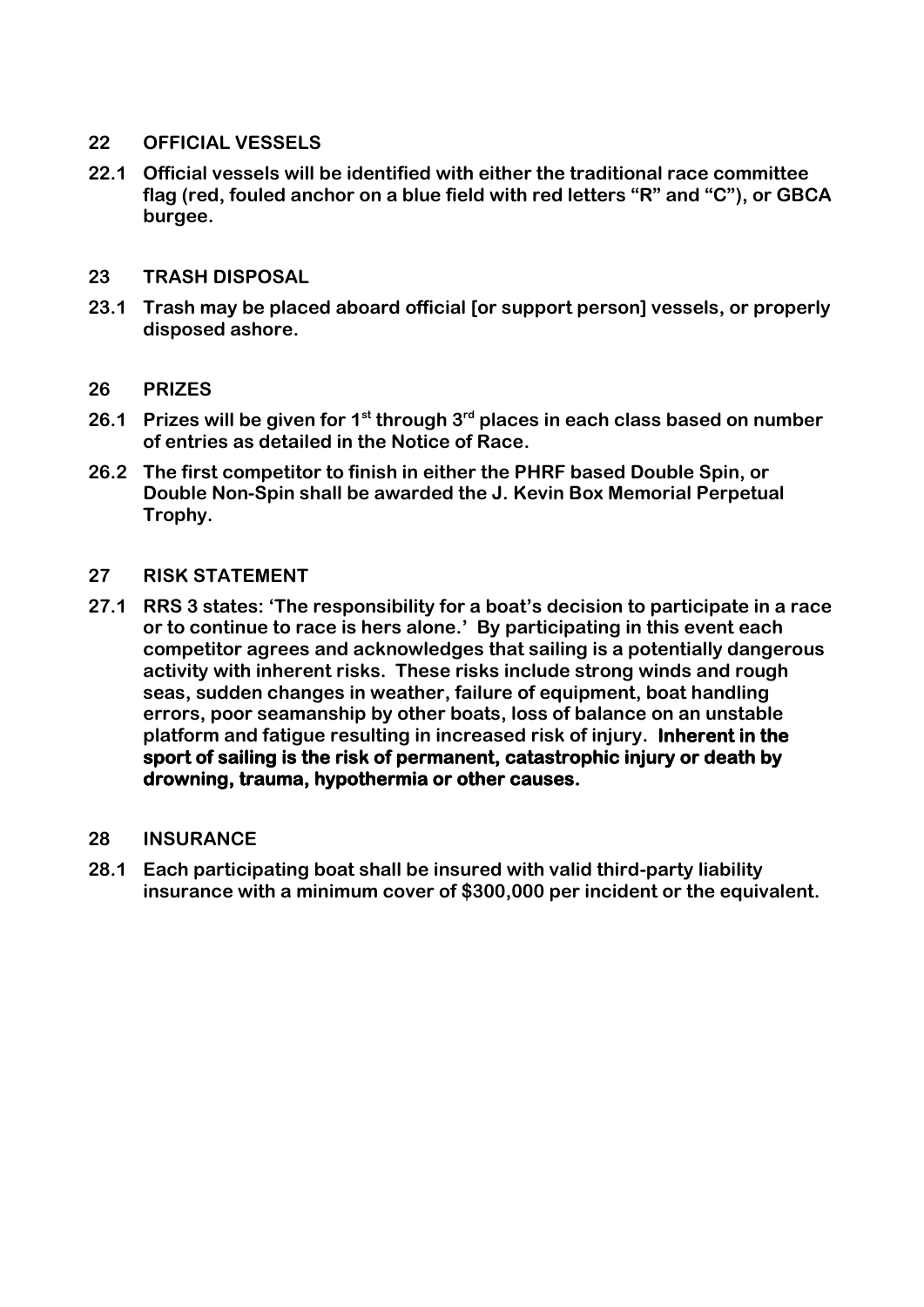**SI ADDENDUM #1**



**Course & Location (note: mid-point of start-finish line shown)**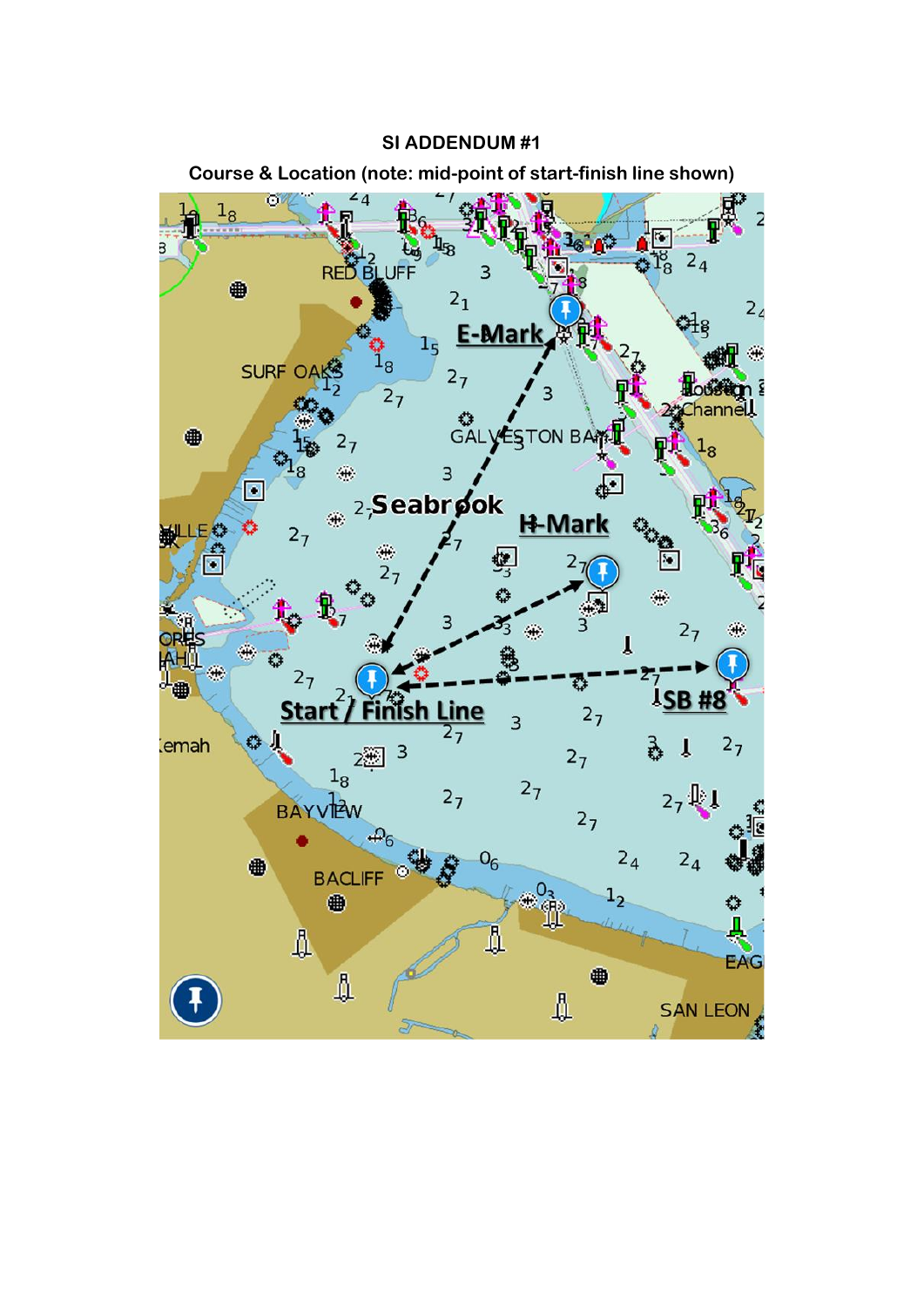## **SI ADDENDUM #2 – Start Times**

| <b>PHRF</b> | <b>Start time</b> | <b>PHRF</b> | <b>Start time</b> | <b>PHRF</b> | <b>Start time</b> | <b>PHRF</b> | <b>Start time</b> | <b>PHRF</b> | <b>Start time</b> | <b>PHRF</b> | <b>Start time</b> |
|-------------|-------------------|-------------|-------------------|-------------|-------------------|-------------|-------------------|-------------|-------------------|-------------|-------------------|
| 285         | 11:00:00 AM       | 238         | 11:16:30 AM       | 191         | 11:33:01 AM       | 144         | 11:49:31 AM       | 97          | 12:06:01 PM       | 50          | 12:22:31 PM       |
| 284         | 11:00:21 AM       | 237         | 11:16:51 AM       | 190         | 11:33:22 AM       | 143         | 11:49:52 AM       | 96          | 12:06:22 PM       | 49          | 12:22:53 PM       |
| 283         | 11:00:42 AM       | 236         | 11:17:12 AM       | 189         | 11:33:43 AM       | 142         | 11:50:13 AM       | 95          | 12:06:43 PM       | 48          | 12:23:14 PM       |
| 282         | 11:01:03 AM       | 235         | 11:17:34 AM       | 188         | 11:34:04 AM       | 141         | 11:50:34 AM       | 94          | 12:07:04 PM       | 47          | 12:23:35 PM       |
| 281         | 11:01:24 AM       | 234         | 11:17:55 AM       | 187         | 11:34:25 AM       | 140         | 11:50:55 AM       | 93          | 12:07:25 PM       | 46          | 12:23:56 PM       |
| 280         | 11:01:45 AM       | 233         | 11:18:16 AM       | 186         | 11:34:46 AM       | 139         | 11:51:16 AM       | 92          | 12:07:47 PM       | 45          | 12:24:17 PM       |
| 279         | 11:02:06 AM       | 232         | 11:18:37 AM       | 185         | 11:35:07 AM       | 138         | 11:51:37 AM       | 91          | 12:08:08 PM       | 44          | 12:24:38 PM       |
| 278         | 11:02:27 AM       | 231         | 11:18:58 AM       | 184         | 11:35:28 AM       | 137         | 11:51:58 AM       | 90          | 12:08:29 PM       | 43          | 12:24:59 PM       |
| 277         | 11:02:49 AM       | 230         | 11:19:19 AM       | 183         | 11:35:49 AM       | 136         | 11:52:19 AM       | 89          | 12:08:50 PM       | 42          | 12:25:20 PM       |
| 276         | 11:03:10 AM       | 229         | 11:19:40 AM       | 182         | 11:36:10 AM       | 135         | 11:52:40 AM       | 88          | 12:09:11 PM       | 41          | 12:25:41 PM       |
| 275         | 11:03:31 AM       | 228         | 11:20:01 AM       | 181         | 11:36:31 AM       | 134         | 11:53:02 AM       | 87          | 12:09:32 PM       | 40          | 12:26:02 PM       |
| 274         | 11:03:52 AM       | 227         | 11:20:22 AM       | 180         | 11:36:52 AM       | 133         | 11:53:23 AM       | 86          | 12:09:53 PM       | 39          | 12:26:23 PM       |
| 273         | 11:04:13 AM       | 226         | 11:20:43 AM       | 179         | 11:37:13 AM       | 132         | 11:53:44 AM       | 85          | 12:10:14 PM       | 38          | 12:26:44 PM       |
| 272         | 11:04:34 AM       | 225         | 11:21:04 AM       | 178         | 11:37:34 AM       | 131         | 11:54:05 AM       | 84          | 12:10:35 PM       | 37          | 12:27:05 PM       |
| 271         | 11:04:55 AM       | 224         | 11:21:25 AM       | 177         | 11:37:56 AM       | 130         | 11:54:26 AM       | 83          | 12:10:56 PM       | 36          | 12:27:26 PM       |
| 270         | 11:05:16 AM       | 223         | 11:21:46 AM       | 176         | 11:38:17 AM       | 129         | 11:54:47 AM       | 82          | 12:11:17 PM       | 35          | 12:27:48 PM       |
| 269         | 11:05:37 AM       | 222         | 11:22:07 AM       | 175         | 11:38:38 AM       | 128         | 11:55:08 AM       | 81          | 12:11:38 PM       | 34          | 12:28:09 PM       |
| 268         | 11:05:58 AM       | 221         | 11:22:28 AM       | 174         | 11:38:59 AM       | 127         | 11:55:29 AM       | 80          | 12:11:59 PM       | 33          | 12:28:30 PM       |
| 267         | 11:06:19 AM       | 220         | 11:22:50 AM       | 173         | 11:39:20 AM       | 126         | 11:55:50 AM       | 79          | 12:12:20 PM       | 32          | 12:28:51 PM       |
| 266         | 11:06:40 AM       | 219         | 11:23:11 AM       | 172         | 11:39:41 AM       | 125         | 11:56:11 AM       | 78          | 12:12:41 PM       | 31          | 12:29:12 PM       |
| 265         | 11:07:01 AM       | 218         | 11:23:32 AM       | 171         | 11:40:02 AM       | 124         | 11:56:32 AM       | 77          | 12:13:03 PM       | 30          | 12:29:33 PM       |
| 264         | 11:07:22 AM       | 217         | 11:23:53 AM       | 170         | 11:40:23 AM       | 123         | 11:56:53 AM       | 76          | 12:13:24 PM       | 29          | 12:29:54 PM       |
| 263         | 11:07:44 AM       | 216         | 11:24:14 AM       | 169         | 11:40:44 AM       | 122         | 11:57:14 AM       | 75          | 12:13:45 PM       | 28          | 12:30:15 PM       |
| 262         | 11:08:05 AM       | 215         | 11:24:35 AM       | 168         | 11:41:05 AM       | 121         | 11:57:35 AM       | 74          | 12:14:06 PM       | 27          | 12:30:36 PM       |
| 261         | 11:08:26 AM       | 214         | 11:24:56 AM       | 167         | 11:41:26 AM       | 120         | 11:57:57 AM       | 73          | 12:14:27 PM       | 26          | 12:30:57 PM       |
| 260         | 11:08:47 AM       | 213         | 11:25:17 AM       | 166         | 11:41:47 AM       | 119         | 11:58:18 AM       | 72          | 12:14:48 PM       | 25          | 12:31:18 PM       |
| 259         | 11:09:08 AM       | 212         | 11:25:38 AM       | 165         | 11:42:08 AM       | 118         | 11:58:39 AM       | 71          | 12:15:09 PM       | 24          | 12:31:39 PM       |
| 258         | 11:09:29 AM       | 211         | 11:25:59 AM       | 164         | 11:42:29 AM       | 117         | 11:59:00 AM       | 70          | 12:15:30 PM       | 23          | 12:32:00 PM       |
| 257         | 11:09:50 AM       | 210         | 11:26:20 AM       | 163         | 11:42:51 AM       | 116         | 11:59:21 AM       | 69          | 12:15:51 PM       | 22          | 12:32:21 PM       |
| 256         | 11:10:11 AM       | 209         | 11:26:41 AM       | 162         | 11:43:12 AM       | 115         | 11:59:42 AM       | 68          | 12:16:12 PM       | 21          | 12:32:42 PM       |
| 255         | 11:10:32 AM       | 208         | 11:27:02 AM       | 161         | 11:43:33 AM       | 114         | 12:00:03 PM       | 67          | 12:16:33 PM       | 20          | 12:33:04 PM       |
| 254         | 11:10:53 AM       | 207         | 11:27:23 AM       | 160         | 11:43:54 AM       | 113         | 12:00:24 PM       | 66          | 12:16:54 PM       | 19          | 12:33:25 PM       |
| 253         | 11:11:14 AM       | 206         | 11:27:45 AM       | 159         | 11:44:15 AM       | 112         | 12:00:45 PM       | 65          | 12:17:15 PM       | 18          | 12:33:46 PM       |
| 252         | 11:11:35 AM       | 205         | 11:28:06 AM       | 158         | 11:44:36 AM       | 111         | 12:01:06 PM       | 64          | 12:17:36 PM       | 17          | 12:34:07 PM       |
| 251         | 11:11:56 AM       | 204         | 11:28:27 AM       | 157         | 11:44:57 AM       | 110         | 12:01:27 PM       | 63          | 12:17:58 PM       | 16          | 12:34:28 PM       |
| 250         | 11:12:17 AM       | 203         | 11:28:48 AM       | 156         | 11:45:18 AM       | 109         | 12:01:48 PM       | 62          | 12:18:19 PM       | 15          | 12:34:49 PM       |
| 249         | 11:12:39 AM       | 202         | 11:29:09 AM       | 155         | 11:45:39 AM       | 108         | 12:02:09 PM       | 61          | 12:18:40 PM       | 14          | 12:35:10 PM       |
| 248         | 11:13:00 AM       | 201         | 11:29:30 AM       | 154         | 11:46:00 AM       | 107         | 12:02:30 PM       | 60          | 12:19:01 PM       | 13          | 12:35:31 PM       |
| 247         | 11:13:21 AM       | 200         | 11:29:51 AM       | 153         | 11:46:21 AM       | 106         | 12:02:52 PM       | 59          | 12:19:22 PM       | 12          | 12:35:52 PM       |
| 246         | 11:13:42 AM       | 199         | 11:30:12 AM       | 152         | 11:46:42 AM       | 105         | 12:03:13 PM       | 58          | 12:19:43 PM       | 11          | 12:36:13 PM       |
| 245         | 11:14:03 AM       | 198         | 11:30:33 AM       | 151         | 11:47:03 AM       | 104         | 12:03:34 PM       | 57          | 12:20:04 PM       | 10          | 12:36:34 PM       |
| 244         | 11:14:24 AM       | 197         | 11:30:54 AM       | 150         | 11:47:24 AM       | 103         | 12:03:55 PM       | 56          | 12:20:25 PM       | 9           | 12:36:55 PM       |
| 243         | 11:14:45 AM       | 196         | 11:31:15 AM       | 149         | 11:47:46 AM       | 102         | 12:04:16 PM       | 55          | 12:20:46 PM       | 8           | 12:37:16 PM       |
| 242         | 11:15:06 AM       | 195         | 11:31:36 AM       | 148         | 11:48:07 AM       | 101         | 12:04:37 PM       | 54          | 12:21:07 PM       | 7           | 12:37:37 PM       |
| 241         | 11:15:27 AM       | 194         | 11:31:57 AM       | 147         | 11:48:28 AM       | 100         | 12:04:58 PM       | 53          | 12:21:28 PM       | 6           | 12:37:59 PM       |
| 240         | 11:15:48 AM       | 193         | 11:32:18 AM       | 146         | 11:48:49 AM       | 99          | 12:05:19 PM       | 52          | 12:21:49 PM       | 5           | 12:38:20 PM       |
| 239         | 11:16:09 AM       | 192         | 11:32:40 AM       | 145         | 11:49:10 AM       | 98          | 12:05:40 PM       | 51          | 12:22:10 PM       | 4           | 12:38:41 PM       |